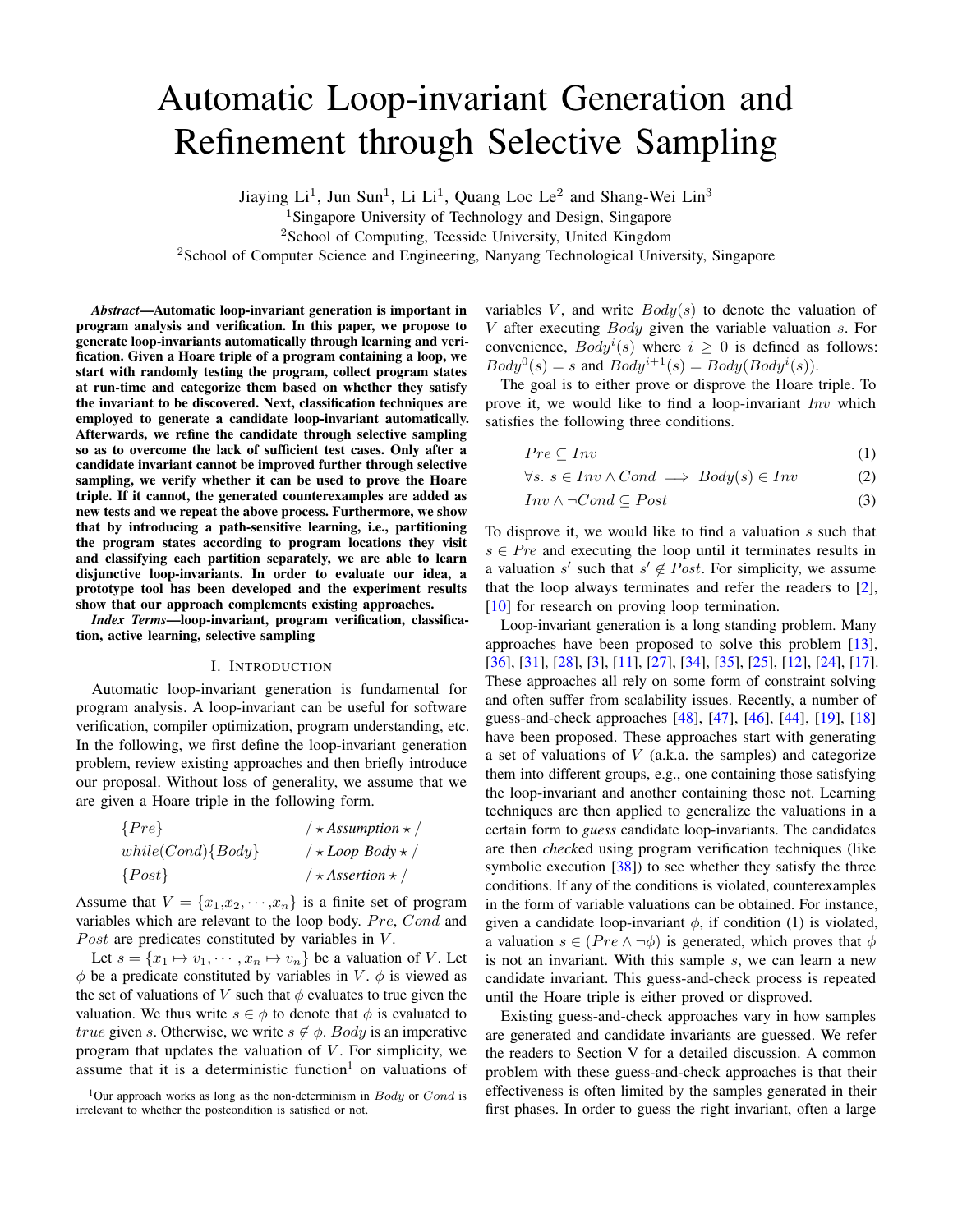number of samples are necessary. If classification techniques are employed, often those samples right by the boundary between variable valuations which satisfy the actual invariant and those which do not must be sampled so that classification techniques would identify the right invariant. Obtaining those samples through random sampling is however often hard. As a result, many iterations of guess-and-check are required. Another problem is that the kinds of loop-invariants obtained through existing guess-and-check approaches [\[48\]](#page-10-15), [\[47\]](#page-10-16), [\[46\]](#page-10-17), [\[44\]](#page-10-18) are often limited, e.g., conjunctive linear inequalities [\[48\]](#page-10-15) or equalities [\[46\]](#page-10-17). Despite the approaches presented in [\[23\]](#page-10-22), [\[45\]](#page-10-23), learning disjunctive loop-invariants remains a challenge.

Our Contribution In this work, we propose a technique to improve the existing guess-and-check approaches [\[48\]](#page-10-15), [\[47\]](#page-10-16), [\[46\]](#page-10-17), [\[44\]](#page-10-18) by making the following contributions. Firstly, we propose an active learning technique, known as selective sampling, to overcome the limitation of random sampling. That is, selective sampling allows us to automatically generate samples which are important in improving the quality of the candidate invariants so that we can improve the candidates prior to checking them using heavy program verification techniques. As a result, we can reduce the number of guess-and-check iterations. Secondly, we propose to generate disjunctive invariants through *path-sensitive* learning. That is, we partition the samples according to the control locations they visit, classify each partition separately and construct a disjunction of the learned results for each partition as the loop-invariant. Thirdly, our approach is designed to be extensible so that we can learn different kinds of invariants. For instance, we generate candidate invariants in the form of polynomial inequalities or their conjunctions when different classification algorithms are adapted. Lastly, we implement our framework as a tool called ZILU (available at [\[1\]](#page-10-24)) and compare it with state-of-the-art tools like Interproc [\[30\]](#page-10-25), CPAChecker [\[7\]](#page-10-26), InvGen [\[26\]](#page-10-27) and BLAST [\[6\]](#page-10-28). Most test subjects are gathered from previous collections as well as the software verification repository [\[5\]](#page-10-29). The results show that, for those programs that are compatible with ZILU's input restrictions, ZILU is able to prove the maximum number of programs. Furthermore, it is shown that selective sampling is able to reduce the need for checking, sometimes completely.

Organization The remainders of the paper are organized as follows. Section [II](#page-1-0) presents an overview of our approach using simple illustrative examples. Section [III](#page-3-0) shows how candidate loop-invariants are generated through classification and refined through selective sampling. Section [IV](#page-6-0) evaluates our approach using a set of benchmark programs. Section [V](#page-9-0) reviews related work and Section [VI](#page-9-1) concludes.

## II. THE OVERALL APPROACH

<span id="page-1-0"></span>Through this paper, loop-invariant generation using a guessand-check approach is an iterative process of *data collection*, *guessing* (i.e., classification in this work) and *checking* (i.e., verification of the invariant candidate). In the following, we

present how our approach works step-by-step and illustrate each step with simple examples.

Example 1. Four Hoare triple examples are shown in Figure [1,](#page-2-0) where an assume statement captures the precondition and an assert statement captures the postcondition. The set  $V$  for each program contains two integer variables:  $x$  and  $y$ . For simplicity, we write  $(a, b)$  where a and b are integer constants to denote the evaluation  $\{x \mapsto a, y \mapsto b\}$ . Furthermore, we interpret integers in the programs as mathematical integers (i.e., they do not overflow). One example invariant which can be used to prove the Hoare triple is shown for each program. For instance, the Hoare triple shown in Figure [1\(](#page-2-0)a) can be proven using a loop-invariant:  $x \leq y + 16$ , whereas conjunctive or disjunctive invariants are necessary to prove the rest of the Hoare triples. We remark that there might be different loopinvariants which could be used to prove the Hoare triples. In the following, we show how we generate loop-invariants for proving these Hoare triples.

Our overall approach is shown in Algorithm [1.](#page-2-1) We start with randomly generating a set of valuations of  $V$ , denoted as  $SP$ , at line 1 (a.k.a. random sampling). Random sampling provides us an initial set of samples to learn the very first candidate for the loop-invariant. In this work, we have two ways to generate random samples. One is that we generate random values for each variable in V based on its domain, assuming a uniform probabilistic distribution over all values in its domain. The other is that we apply an SMT solver [\[4\]](#page-10-30), [\[15\]](#page-10-31) to generate valuations that satisfy  $Pre$  as well as those that fail  $Pre$ . These two ways are complementary. On one hand, without using a solver, we may not be able to generate valuations which satisfy *Pre* if Pre is very restrictive (or fail Pre if the negation of  $Pre$  is very restrictive). On the other hand, using a solver often generates biased valuations.

Next, for any valuation  $s$  in  $SP$ , we execute the program starting with initial variable valuation s and record the valuation of V after each iteration of the loop. We write  $s \Rightarrow s'$ to denote that there exists  $i \geq 0$  such that  $s' = Body^i(s)$ and  $Body^k(s) \in Cond$  for all  $k \in [0, i)$ . That is, if we start with valuation  $s$ , we obtain  $s'$  after some number of iterations. At line 3 of Algorithm [1,](#page-2-1) we add all such valuations  $s'$  into  $SP$ . Next, we categorize  $SP$  into four disjoint sets: CE, Positive, Negative and NP. Intuitively, CE contains counterexamples which disprove the Hoare triple; Positive contains those valuations of  $V$  which we know must satisfy any loop-invariant which proves the Hoare triple; Negative contains those valuations of  $V$  which we know must not satisfy any loop-invariant which proves the Hoare triple; and NP contains the rest. Formally,

$$
CE(SP) = \{ s \in SP | \exists s_0, s'.
$$
  

$$
s_0 \in Pre \land s_0 \Rightarrow s \Rightarrow s'
$$
  

$$
\land s' \notin Cond \land s' \notin Post \}
$$

A valuation s in  $CE(SP)$  starts from a valuation  $s_0$  which satisfies  $Pre$  and becomes a valuation  $s'$  which fails  $Post$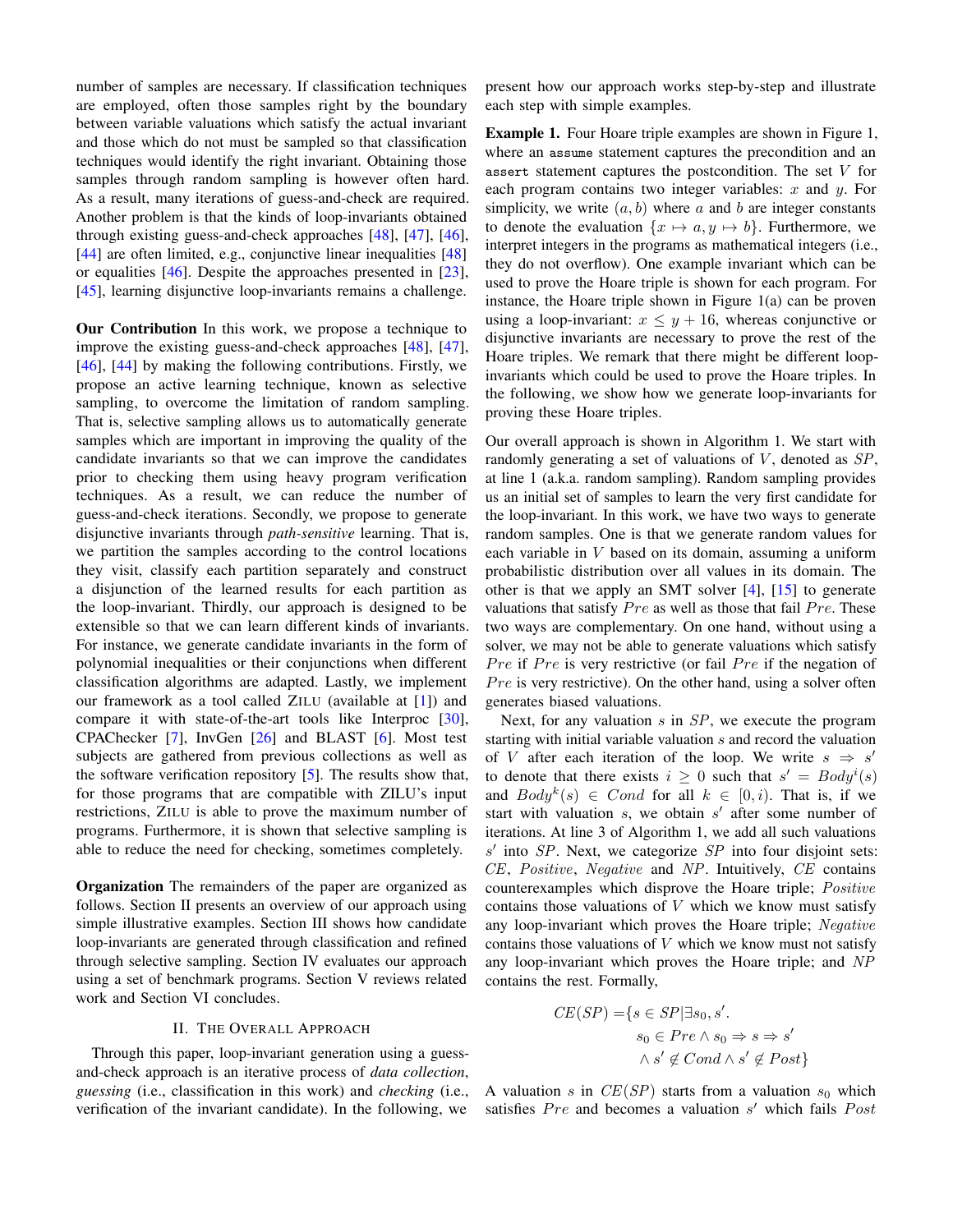<span id="page-2-0"></span>
$$
\begin{array}{llllllll} 1 & \text{assume}(x < y); & 1 & \text{assume}(x > 0 \lor y > 0); \\ 2 & \text{while}(x < y) \{ & 2 & \text{while}(x + y \le -2) \{ & 1 & \text{assume}(x = 1 \land y = 0); & 1 & \text{assume}(x < 0); \\ 3 & \text{if } (x < 0) \ x := x + 7; & 3 & \text{if } (x > 0) \{ & 2 & \text{while}(*) \{ & 3 & x = x + y; & 4 & x := x + 10; & 4 & x := x + 1; & 3 & x = x + y; \\ 4 & \text{else } x := x + 10; & 4 & x := x + 1; & 3 & x = x + y; & 4 & y + +; \\ 5 & \text{else } y := y + 3; & 6 & y := y + 1; & 5 & \\ 6 & \text{else } y := y + 3; & 6 & y := y + 1; & 5 & \\ 7 & \text{assert}(y \le x \le y + 16); & 8 & \\ 9 & \text{assert}(x > 0 \lor y > 0); & \\ \text{(a) Invariant: } x \le y + 16 & \text{(b) Invariant: } x > 0 \lor y > 0 & \text{(c) Invariant: } y \ge 0 \land x \ge y & \text{(d) Invariant: } x < 0 \lor y > 0 \\ \end{array}
$$

Fig. 1: Example programs

when the loop terminates. If  $CE(SP)$  is non-empty, the Hoare triple is disproved.

$$
Positive(SP) = \{s \in SP | \exists s_0, s'.
$$
  

$$
s_0 \in Pre \land s_0 \Rightarrow s \Rightarrow s'
$$
  

$$
\land s' \notin Cond \land s' \in Post\}
$$

 $Positive(SP)$  contains a valuation s if there exists a valuation  $s_0$  in SP which satisfies P re and becomes s after zero or more iterations. Furthermore,  $s$  subsequently becomes  $s'$ , which satisfies *Post* when the loop terminates. Let  $Inv$  be any loopinvariant that proves the Hoare triple. Because  $s_0 \in Pre$ ,  $s_0 \in Inv$  since Inv satisfies condition (1). Since Inv satisfies condition (2) and  $Body(s_0) \in Inv$  if  $Body(s_0) \in Cond$ . By a simple induction, we prove  $s \in Inv$ .

$$
Negative(SP) = \{ s \in SP | \exists s_0, s'.
$$
  

$$
s_0 \notin Pre \land s_0 \Rightarrow s \Rightarrow s'
$$
  

$$
\land s' \notin Cond \land s' \notin Post \}
$$

 $Negative(SP)$  is a valuation s which starts from a valuation  $s_0$ violating  $Pre$  and becomes a valuation  $s'$  which violates  $Post$ when the loop terminates. We show that  $s \notin Inv$  for all  $Inv$ satisfying condition (1), (2) and (3). Assume that  $s \in Inv$ , by condition (2),  $s'$  must satisfy  $Inv$  through a simple induction. By condition (3),  $s'$  must satisfy  $Post$ , which contradicts the definition of *Negative*(SP).

$$
NP(SP) = SP - CE(SP) - Positive(SP) - Negative(SP)
$$

 $NP(SP)$  contains the rest of the samples. We remark that a valuation s in  $NP(SP)$  may or may not satisfy an invariant *Inv* which satisfies condition  $(1)$ ,  $(2)$  and  $(3)$ .

<span id="page-2-2"></span>**Example 2.** Take the program shown in Figure  $1(a)$  as an example. Assume that the following three valuations are randomly generated:  $(1, 2)$ ,  $(10, 1)$  and  $(100, 0)$  at line 1. Three sequences of valuations are generated after executing the program with these three valuations:  $\langle (1, 2), (11, 5) \rangle$ ,  $\langle (10, 1) \rangle$  and  $\langle (100, 0) \rangle$ respectively. Note that the loop is skipped entirely for the latter two cases. After categorization, set  $CE(SP)$  is empty; *Positive*(*SP*) is  $\{(1, 2), (11, 5)\}$ ; *Negative*(*SP*) is  $\{(100, 0)\}$ ; and  $NP(SP)$  is  $\{(10, 1)\}.$ 

After obtaining the samples and labeling them as discussed above, method  $activeLearn(SP)$  at line 4 in Algorithm [1](#page-2-1)

## **Algorithm 1:** Algorithm  $verify()$

- 1 let  $SP$  be a set of randomly generated valuations of  $V$ ; <sup>2</sup> while *not time out* do 3 add all valuations s' such that  $s \Rightarrow s'$  for some  $s \in SP$  into  $SP$ ; 4 call  $activeLearn(SP)$  to generate a candidate invariant  $\phi$ ;
- <span id="page-2-1"></span>5 return "proved" if the program is verified with  $\phi$ otherwise add the counterexample into SP;

is invoked to generate a candidate invariant  $\phi$ . We leave the details on how candidate invariants are generated in Section [III,](#page-3-0) which is our main contribution in this work. Once a candidate is identified, we move on to check whether  $\phi$  satisfies condition (1), (2) and (3) at line 5. In particular, we check whether any of the following constraints is satisfiable or not using an SMT solver [\[4\]](#page-10-30), [\[15\]](#page-10-31).

$$
Pre \wedge \neg \phi \tag{4}
$$

$$
sp(\phi \land Cond, Body) \land \neg \phi \tag{5}
$$

$$
\phi \land \neg Cond \land \neg Post \tag{6}
$$

where  $sp(\phi \land Cond, Body)$  is the strongest postcondition obtained by symbolically executing program Body starting from precondition  $\phi \wedge Cond$  [\[16\]](#page-10-32). If all the three constraints are unsatisfiable, we successfully prove the Hoare triple with the loop-invariant  $\phi$ . If any of the constraints is satisfiable, a model in the form of a variable valuation is generated, which is then added to  $SP$  as a new sample. Afterwards, we restart from line 2, i.e., we execute the program with the counterexample valuations, collect and add the variable valuations after each iteration of the loop to the four categories accordingly, move on to active learning and so on.

**Example 3.** For the example shown in Figure  $1(a)$ , a candidate invariant which is automatically learned is  $x-y \le 16$ . It is easy to check that this candidate satisfies all the three conditions and thus the Hoare triple shown in Figure [1\(](#page-2-0)a) is proved. For Figure [1\(](#page-2-0)c), a candidate invariant returned by method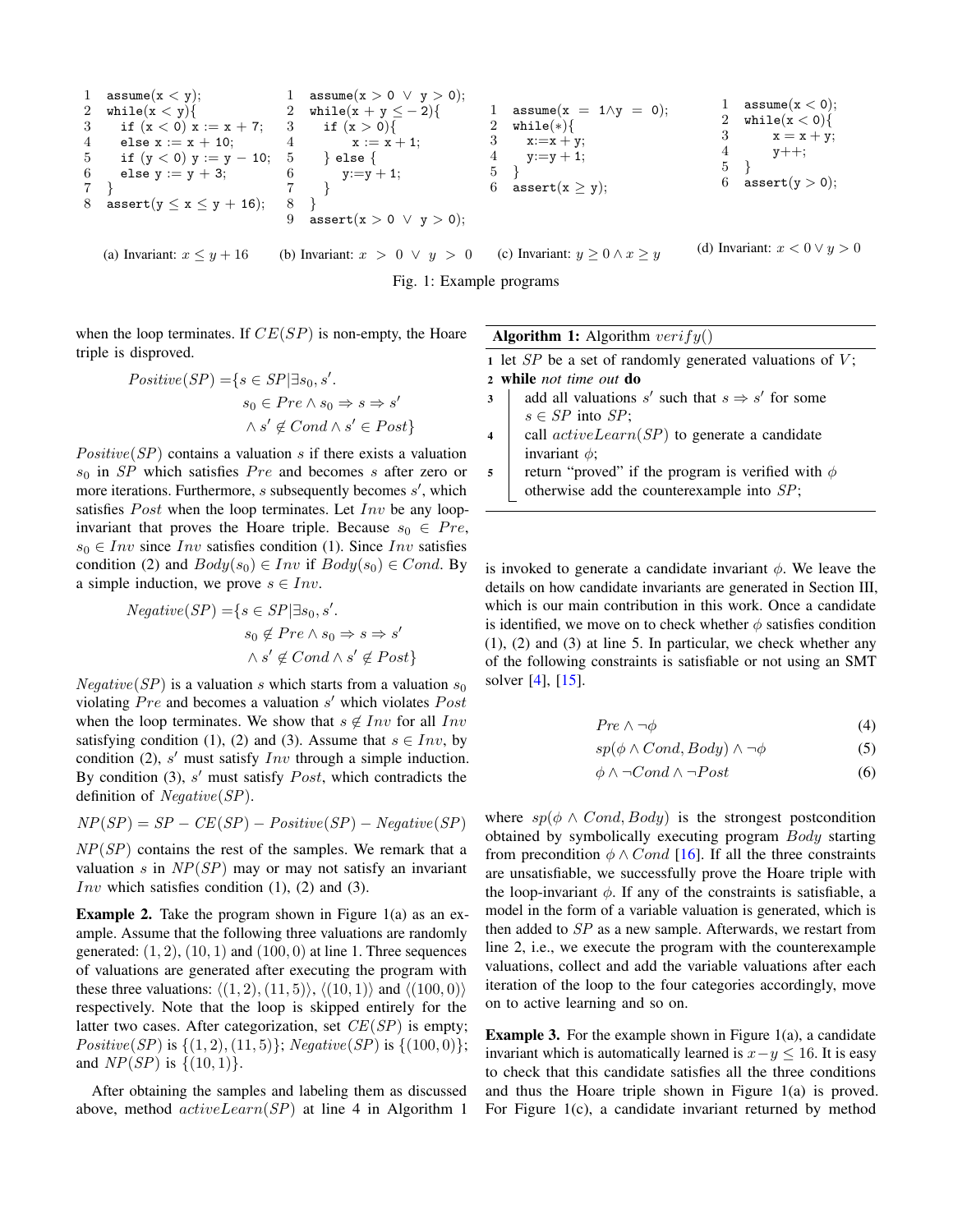# Algorithm 2: Algorithm  $activeLearn(SP)$

<sup>1</sup> while *true* do

- 2 if  $(CE(SP)$  is not empty) exit and report "disproved";
- $3$  let  $\phi$  be a set of candidates generated by  $classify(SP);$
- 4 if ( $\phi$  is the same as last iteration) return  $\phi$ ;
- 5 | add selectiveSampling( $\phi$ ) into SP;
- <span id="page-3-1"></span>6 add all valuations s' such that  $s \Rightarrow s'$  for some  $s \in SP$  into  $SP$ ;

 $activeLearn(SP)$  is as follows.

$$
490 + 16x - 9y \ge 0 \land 510 + 6x + 29y \ge 0 \land
$$
  

$$
56 - y \ge 0 \land 166 - 2x + 5y \ge 0
$$

A counterexample  $(-28, -11)$  is generated when we check the satisfiability of (5), which is then used to generate a new candidate. After multiple iterations of guess-and-check, the following invariant is generated.

$$
y \ge 0 \land x - y \ge 0 \land x \ge 1
$$

Different from the invariant in Figure [1\(](#page-2-0)d), this candiate still succeeds in proving the given Hoare triple. Thus, the loopinvariant is found.

# <span id="page-3-0"></span>III. OUR APPROACH: CLASSIFICATION, ACTIVE LEARNING AND SELECTIVE SAMPLING

In this section, we present details on how candidate invariants are generated. Algorithm [2](#page-3-1) shows how  $activeLearn(SP)$  is implemented in general, i.e., it iteratively generates a candidate through classification (at line 3) and improves it through selective sampling (at line 5) until a fixed point is reached. Note that once a counterexample is identified (at line 2), it exits and reports that the Hoare triple is disproved.

The method call  $classify(SP)$  in Algorithm [2](#page-3-1) generates a candidate invariant based on classification techniques. Intuitively, since we know that valuations in  $Positive(SP)$  must satisfy  $Inv$  and valuations in  $Negative(SP)$  must not satisfy  $Inv$ , a predicate separating the two sets (a.k.a. a classifier) may be a candidate invariant. In the following, we fix two disjoint sets of samples  $P$  and  $N$  and discuss how to automatically generate classifiers separating  $P$  and  $N$ . For now,  $P$  can be understood as  $Positive(SP)$  and N can be understood as  $Negative(SP)$ . We discuss alternatives in Section [III-D.](#page-6-1)

To automatically generate classifiers separating  $P$  and  $N$ , we apply existing classification techniques. There are many classification algorithms, e.g., [\[37\]](#page-10-33), [\[40\]](#page-10-34), [\[8\]](#page-10-35). In our approach, the classification algorithms must generate perfect classifiers. Formally, a perfect classifier  $\phi$  for P and N is a predicate such that  $s \in \phi$  for all  $s \in P$  and  $s \notin \phi$  for all  $s \in N$ . Furthermore, the classifier must be human-interpretable or can be handled by existing program verification techniques. In the following, we first briefly discuss how to generate conjunctive invariants using the approach proposed in [\[48\]](#page-10-15) and then propose

a path-sensitive approach to generate disjunctive invariants. Afterwards, we show how to improve candidate invariants systematically through selective sampling.

## <span id="page-3-2"></span>*A. Conjunctive Invariants*

In the following, we show how to generate loop-invariants in the form:  $\phi_1 \wedge \phi_2 \wedge \cdots \wedge \phi_k$  where each  $\phi_i$  is a polynomial inequality up to certain degree, constituted by variables in V . Our approach is based on Support Vector Machines (*SVM*).

*SVM* is a supervised machine learning algorithm for classification and regression analysis [\[8\]](#page-10-35). In general, the binary classification functionality of *SVM* works as follows. Given P and N, *SVM* can generate a perfect classifier to separate them if there is any. We refer the readers to [\[39\]](#page-10-36) for details on how the classifier is computed. In this work, we always choose the *optimal margin classifier* if possible. Intuitively, the optimal margin classifier could be seen as the strongest witness why P and N are different. *SVM* by default learns classifiers in the form of a linear inequality, i.e., a half space in the form of  $c_1x_1 + c_2x_2 + \cdots \ge k$  where  $x_i$  are variables in V and  $c_i$ are constant coefficients.

We can easily extend *SVM* to learn polynomial classifiers. Given  $P$  and  $N$  as well as a maximum degree  $d$  of the polynomial classifier, we can systematically map all the samples in P (similarly N) to a set of samples  $P'$  (similarly N') in a high dimensional space by expanding each sample with terms which have a degree up to  $d$ . For instance, assume that the maximum degree is 2, the sample valuation  $\{x \mapsto 2, y \mapsto 1\}$ in P is mapped to  $\{x \mapsto 2, y \mapsto 1, x^2 \mapsto 4, xy \mapsto 2, y^2 \mapsto 1\}.$ *SVM* is then applied to learn a perfect linear classifier for  $P'$  and  $N'$ . Mathematically, a linear classifier in the high dimensional space is the same as a polynomial classifier in the original space  $[29]$ . Note that the size of each sample in  $P'$ or  $N'$  grows rapidly with the increase of the degree and thus the above method is limited to polynomial classifiers with a relatively low degree.

A polynomial classifier can represent some classifiers in the form of disjunctive or conjunctive linear inequalities. For instance, the classifier  $(x \ge d_0 \land x \le d_1) \lor (x \ge d_2)$  where  $d_0 < d_1 < d_2$  are constants can be represented equivalently as the following polynomial inequality.

$$
x^{3} + (d_{0}d_{1} + d_{0}d_{2} + d_{1}d_{2})x^{2} - (d_{0} + d_{1} + d_{2})x - d_{0}d_{1}d_{2} \ge 0
$$

However, this representation transformation is not always possible, i.e., some conjunctive or disjunctive linear inequalities cannot be expressed as a polynomial classifier. One typical example is:  $x \geq 0 \land y \geq 0$ .

To generate conjunctive classifiers, we adopt the algorithm *SVM-I* proposed in [\[48\]](#page-10-15). The idea is to pick one sample s from N each time and identify a classifier  $\phi_i$  in the form of a polynomial inequality to separate P and  $\{s\}$ , remove all samples from N which can be correctly classified by  $\phi_i$ , and then repeat the process until  $N$  becomes empty. The conjunction of all the classifiers  $\phi_i$  is then a perfect classifier separating  $P$  and  $N$ . We refer the readers to  $[48]$  for details of the algorithm. We remark that if we switch  $P$  and  $N$ , the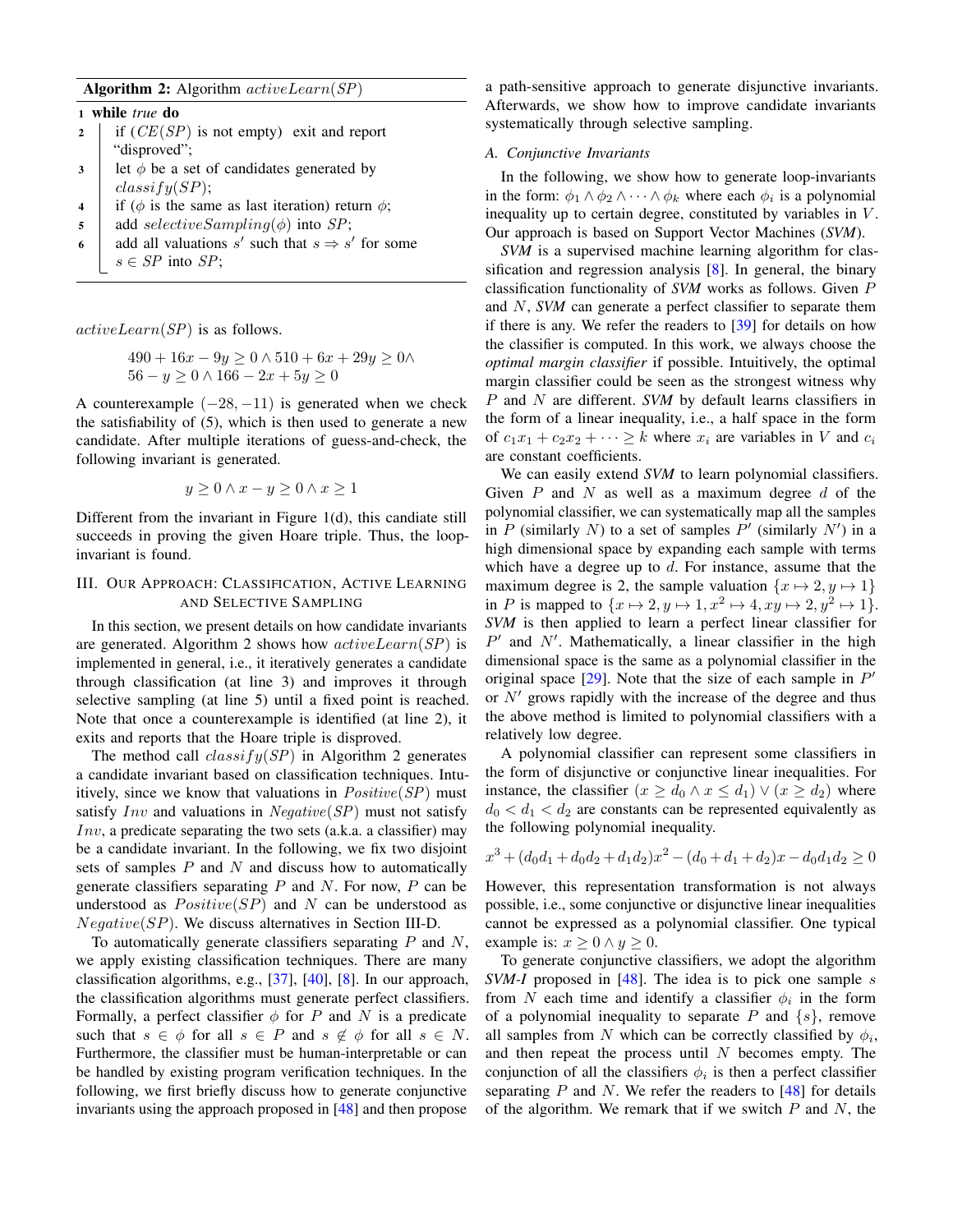negation of the learned classifier using this algorithm is in the form of a disjunction of polynomial inequalities.

#### *B. Disjunctive Invariants*

It is often challenging to automatically generate disjunctive invariants [\[45\]](#page-10-23), [\[23\]](#page-10-22), whereas certain Hoare triples can only be proved with disjunctive invariants. Two examples are shown in Figure  $1(b)$  and Figure  $1(d)$ . In the following, we show one way to learn disjunctive invariants, i.e., invariants in the general form of

$$
\phi_1 \vee \phi_2 \vee \cdots \vee \phi_m
$$

where each  $\phi_i = \varphi_{i,1} \wedge \varphi_{i,2} \wedge \cdots \wedge \varphi_{i,n}$  is a conjunctive polynomial inequality. Our observation is that disjunctive invariants are often required to prove certain Hoare tripe because the program contains branching commands (i.e., if and while). For instance, proving the Hoare triple shown in Figure [1\(](#page-2-0)b) requires a disjunctive loop-invariant, which is largely due to the branch at line 3. Based on this observation, we propose to learn disjunctive invariants through path-sensitive classification.

Without loss of generality, we assume that the loop body Body can be modeled as a transition system  $(C, init, end, T, L)$ . C is a finite set of control locations.  $init \in C$  is a unique entry point (i.e., the start of the program).  $end \in C$  is a unique exit point (i.e., the end of the program, which is assumed to be always reachable).  $T: C \rightarrow C$  is a transition function<sup>[2](#page-4-0)</sup> which captures the control flow. Lastly, L is a labeling function which labels each transition with a pair  $(g, f)$  where g is a guard condition and f is a function updating variable valuation. Note that  $q$  is used to model branching conditions whereas  $f$  is used to model program statements like assignments. For instance, the loop body in the first program in Figure [1\(](#page-2-0)b) can be modeled as a transition system with four control locations representing line 3, 4, 5 and 6; and the transition from the control location representing line 3 to the one representing line 4 is labeled with a guard condition  $x > 0$  and a function which does not change any variable valuation.

Given a valuation s of V satisfying the loop condition  $Cond$ , we can obtain a unique path through the program  $path(s) =$  $\langle c_1, c_2, \cdots, c_k \rangle$  where  $c_i \in C$  for all i such that  $c_1 = init$ ,  $c_k = end$  and every guard condition along the path is satisfied. For instance, given the loop body in Figure [1\(](#page-2-0)b) and valuation  ${x \mapsto 0, y \mapsto -3}$ , the unique path is  $\langle 3, 5, 6 \rangle$ . If s violates the loop condition *Cond*, we set  $path(s)$  to be an empty sequence. Intuitively,  $path(s)$  is the set of sequence of control locations visited by s in one iteration of the loop.

Our path-sensitive classification starts with partitioning P into a set of disjoint partitions such that for each partition  $P_i$ ,  $path(s) = path(s')$  for all valuation s and s' in  $P_i$ . For each  $P_i$ , we can construct a unique path condition  $pc_i$ , i.e., a formula over the symbolic variables in  $V$  and the accumulated constraints which the symbolic variables must satisfy in order for an execution to follow the corresponding path. For instance,

given the program shown in Figure [1\(](#page-2-0)b), if  $P$  is set to be  $Positive(SP)$ , we have three partitions. The first one contains all valuations s with  $path(s)$  being  $\langle 3, 4 \rangle$  whose path condition is  $x + y \le -2 \land x > 0$ ; the second one contains all valuations s with path(s) being  $\langle 3, 5, 6 \rangle$  whose path condition is  $x+y \leq$  $-2 \wedge x \leq 0$  and the last one contains all valuations s with path(s) being  $\langle \rangle$  whose path condition is  $x + y > -2$ .

Next, we apply the approach presented in Section [III-A](#page-3-2) to learn a conjunctive classifier for each partition  $P_i$ , i.e., we learn a classifier  $\phi_i$  for separating  $P_i$  from  $N_i$ . Then the disjunction  $\bigvee_i (\phi_i \wedge pc_i)$  is a perfect classifier separating P from N. Since  $\phi_i$  is a conjunctive predicate, we learn candidate invariants in the form of disjunction of conjunction of polynomial inequalities.

Example 4. Though the program shown in Figure [1\(](#page-2-0)d) contains no if command, variable valuations in  $Positive(SP)$  can be partitioned into two partitions according to our definition: one containing those visit line 3 and 4, the other containing those skipping the loop. In the following, we show how to learn a disjunctive loop-invariant based on these two partitions. Note that a valuation s is in  $Negative(SP)$  only if  $s \in (y \leq 0 \land x \geq 0)$ 0). If we have every valuation of  $V$  for these two partitions, a classifier we could learn for the former partition is  $x < 0$ (i.e., a valuation must satisfy the invariant if it enters the loop) and the classifier we learn for the latter partition is  $y > 0$ . As a result, conjuncted with the path condition, we learn the candidate invariant:  $(x < 0 \land x < 0) \lor (y > 0 \land x \ge 0)$  which can be simplified as  $x < 0 \vee y > 0$  and proves the Hoare triple.

We remark that in the above discussion, we assume that we can obtain every variable valuation, which is often infeasible in practice as there are too many of them. In the following subsection, we aim to solve this problem.

## *C. Active Learning and Selective Sampling*

One fundamental problem with applying machine learning techniques to learn loop-invariants is that we often have only a limited set of samples. That is, with the limited samples in  $Positive(SP)$  and  $Negative(SP)$ , it is unlikely that we can obtain an "accurate" classifier. For instance, as shown in Example [2,](#page-2-2)  $Positive(SP)$  is  $\{(1, 2), (11, 5)\}$  and  $Negative(SP)$  is  $\{(100, 0)\}\$ . A linear classifier identified using *SVM* for this example is:  $3x - 10y \le 152$ . Although this classifier perfectly separates the two sets, it is not useful in proving the Hoare triple and is clearly the result of having limited samples. One obvious way to overcome this problem is to generate more samples. However, often a large number of samples are necessary in order to learn the correct classifier. One particular reason is that we often need the samples right on the classification boundary in order to learn the correct classifier, which are often difficult to obtain through random sampling. In existing guess-and-check approaches [\[48\]](#page-10-15), [\[47\]](#page-10-16),  $[46]$ ,  $[44]$ ,  $[19]$ ,  $[18]$ , the problem is overcome by checking whether the candidate invariant proves the Hoare triple through program verification. That is, new samples are obtained from counterexamples generated by the program verification engine,

<span id="page-4-0"></span><sup>&</sup>lt;sup>2</sup>It is a function as we assume  $Body$  is deterministic.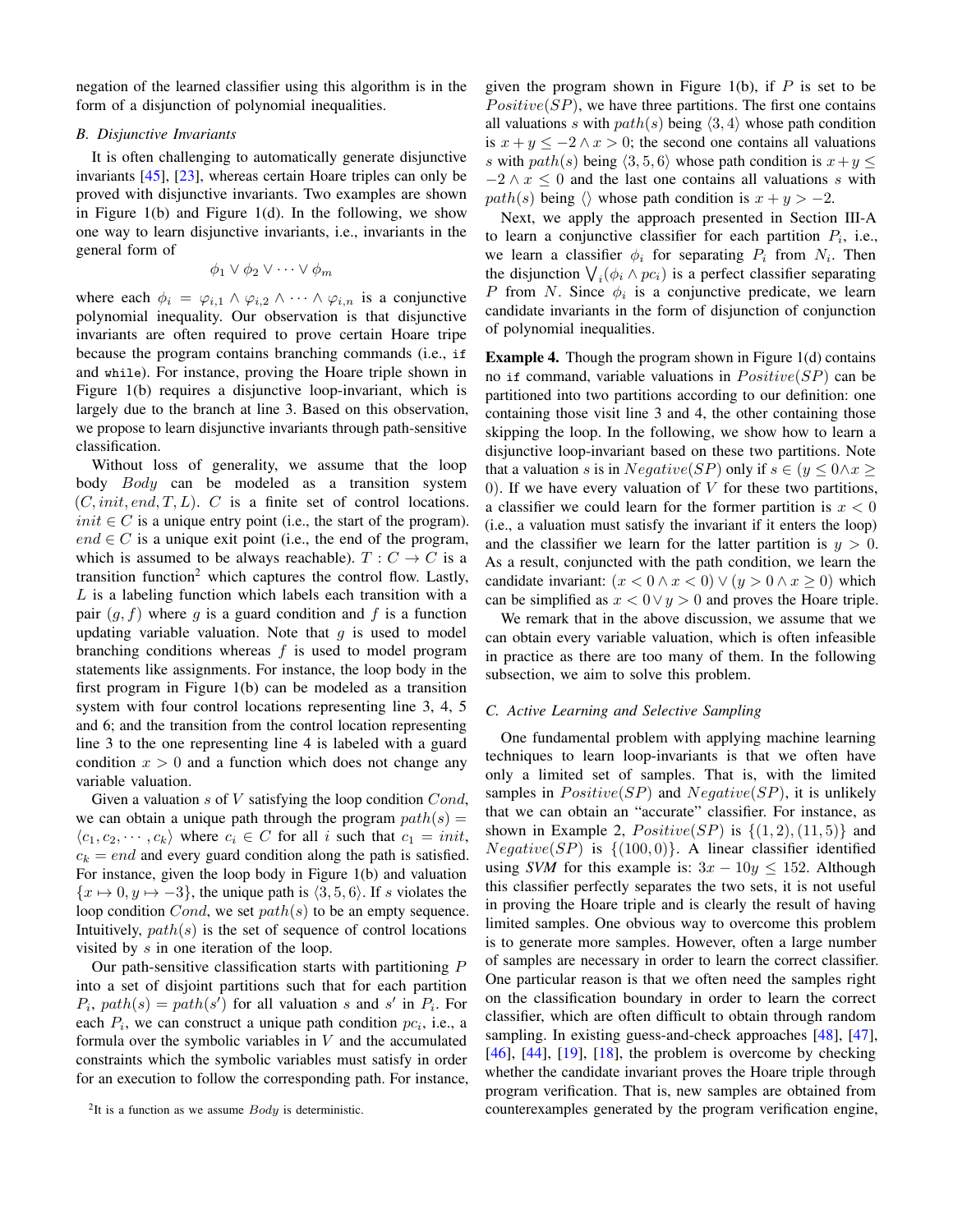which are then used to refine the classifier. The issue is that often many iterations of guess-and-check are required before the invariant would converge to the correct one.

Researchers in the machine learning community have studied extensively on how to overcome the problem of limited samples. One of the remedies is active learning [\[43\]](#page-10-38). Active learning is proposed in contrast to passive learning. A passive learner learns from a given set of samples that it has no control over, whereas an active learner actively selects what samples to learn from. It has been shown that an active learner can sometimes achieve good performance using far fewer samples than would otherwise be required by a passive learner [\[49\]](#page-10-39), [\[50\]](#page-10-40). Active learning can be applied for classification or regression. In this work, we apply it for improving the candidate invariants generated by the above-discussed classification algorithms.

A number of different active learning strategies on how to select the samples have been proposed. For instance, version space partitioning [\[41\]](#page-10-41) tries to select samples on which there is maximal disagreement between classifiers in the current version space (e.g., the space of all classifiers which are consistent with the given samples); uncertainty sampling [\[32\]](#page-10-42) maintains an explicit model of uncertainty and selects the sample that it is least confident about. The effectiveness of these strategies can be measured in terms of the labeling cost, i.e., the number of labeled samples needed in order to learn a classifier which has a classification error bounded by some threshold  $\epsilon$ . For some classification algorithms, it has been shown that active learning reduces the labeling cost from  $\Omega(\frac{1}{\epsilon})$  to the optimal  $O(d \lg \frac{1}{\epsilon})$  where d is the dimension of the samples [\[21\]](#page-10-43), [\[14\]](#page-10-44). That is, if passive learning requires a million samples, active learning may require just lg 1000000 ( $\approx$  20) to achieve the same accuracy.

In this work, we adopt the active learning strategy for *SVM* proposed in [\[42\]](#page-10-45), called selective sampling, to improve the invariant candidates. This strategy has been shown to be effective in achieving a high accuracy with fewer examples in different applications [\[49\]](#page-10-39), [\[50\]](#page-10-40). In particular, at line 5 of Algorithm [2,](#page-3-1) after obtaining a classifier  $\phi$  based on existing samples in SP, we apply method selectiveSampling( $\phi$ ) to selectively generate new samples. It works by generating multiple samples on the current classification boundary  $\phi$ . Afterwards, the samples are added into SP at line 5 and 6 and we repeat from line 2 until the classifier converges.

The implementation of *selectiveSampling* depends on the type of classifiers. For classifiers in the form of linear inequalities, identifying samples on the classification boundary is straightforward, i.e., by solving an equation. In the above example, given the current classifier  $3x - 10y \le 152$ , we apply selective sampling and generate new valuations  $(7, -13)$ and  $(14, -11)$  by solving the equation  $3x - 10y = 152$ . For classifiers in the form of polynomial inequalities, the problem is more complicated since existing solvers for multi-variable polynomial equations have limited scalability. We thus use a simple approach to identify solutions of a polynomial equation, which we illustrate through an example in the following. Assume that we learn the classifier:  $-4x^2 + 2y \ge -11$ . The

following steps are applied for selective sampling.

- 1) Choose a variable in the classifier, e.g.,  $x$ .
- 2) Generates random value for all other variables. For example, we let  $y$  be 12.
- 3) Substitute the variables in the classifiers with the generated values and solve the univariable equation, e.g.,  $-4x^2 + 24 = -11$ . If there is no solution, go back to (1) and retry. In our example,  $x \approx 2.9580$ .
- 4) Roundoff the values of all the variables according to their types in the program. In our example, we obtain the valuation  $(3, 12)$ .

In the case that a conjunctive or disjunctive classifier is learned, we apply the above selective sampling approach to every clause in the classifier to obtain new samples. With the help of active learning and selective sampling, we can often reduce the number of learn-and-check iterations. As the empirical studies shown in Section [IV,](#page-6-0) one iteration of guess-and-check is sufficient in some cases to prove the Hoare triple.

Advantages of Selective Sampling In the following, we briefly discuss why selective sampling is helpful from a high-level point of view. In this work, we collect samples in three different ways. Firstly, random sampling provides us an initial set of samples. The cost of generating a random sample is often low. However, we often need a huge number of random samples in order to learn accurately. Secondly, selective sampling has a slightly higher cost as it requires us to solve some equation system. However, it has been shown that selective sampling is often beneficial compared to random sampling [\[49\]](#page-10-39), [\[50\]](#page-10-40). The last way of sampling is sampling through verification. When a candidate invariant fails any of the three conditions (1), (2) and (3) in the candidate verification stage, the verifier provides counter-examples, which are added as new samples. Sampling through verification provides useful new samples by paying a high cost. Furthermore, for complex programs, sampling through verification may not be feasible due to the limited capability of existing program verification techniques. Thus, in this work, our approach is to start with random sampling, use selective sampling to improve the classifier as much as possible and apply sampling through verification only as the last resort.

Figure [2](#page-6-2) visualizes how different sampling methods work in a 2-D plane. We start with the figure in the top-left corner, where the dots are the samples obtained through random sampling. The (green) area above the line represents the space covered by the actual invariant. Based on these samples, a classifier (shown as the red line) is learnt to separate the random samples, as shown in the top-right figure. Selective sampling allows us to identify those samples along the classification boundary, as shown in the bottom-left figure. In comparison, sampling through verification would provide us a sample between the two lines, as shown in the bottom-left figure. The classifier will be improved by either selective sampling or sampling through verification, as shown in the bottom-right figure. The benefit of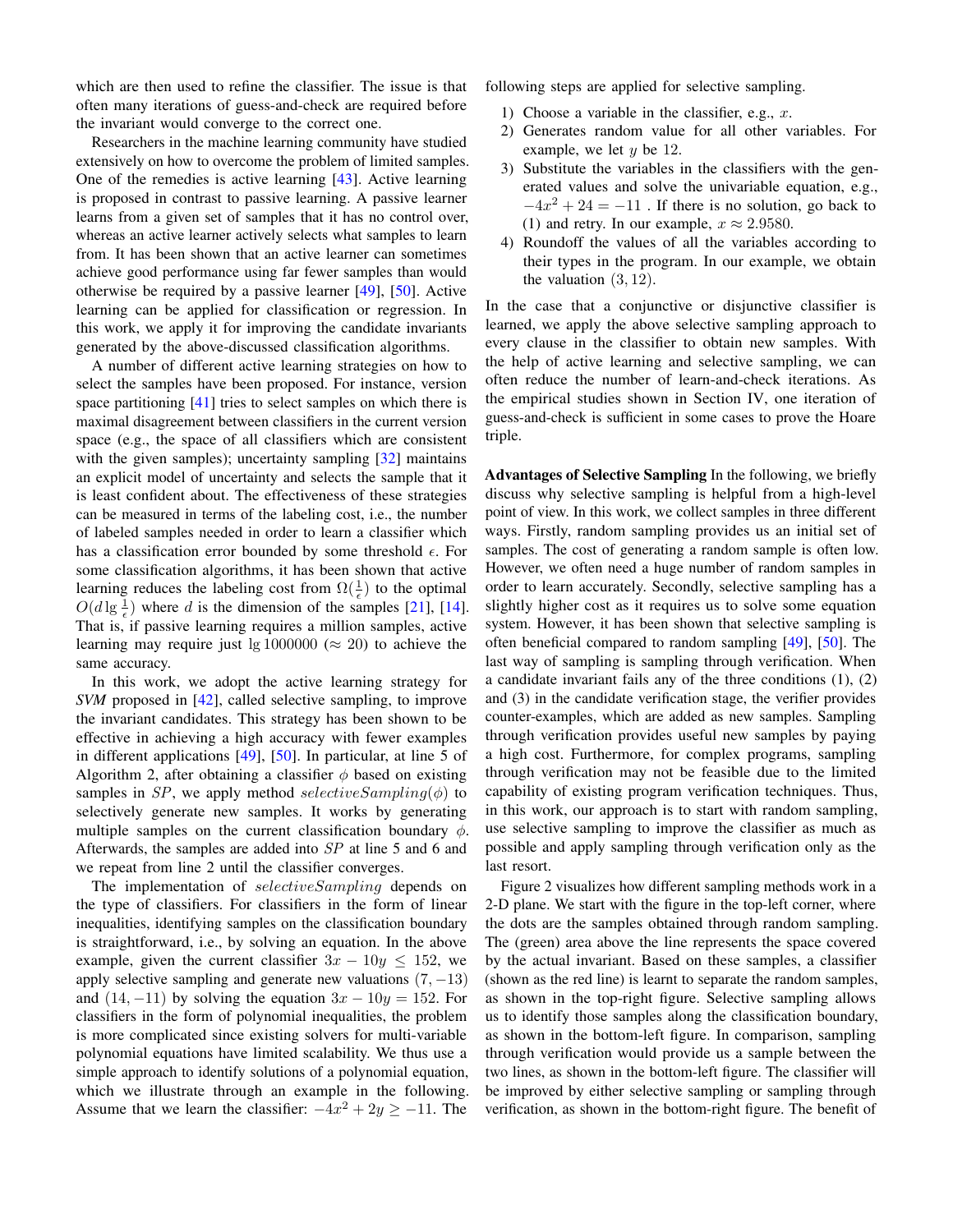<span id="page-6-2"></span>

<span id="page-6-3"></span>Fig. 2: Sampling approaches

always applying selective sampling before applying sampling through verification is that verification is often costly or even worse, not available due to the limitation of existing program verification techniques. Thus we would like to avoid it as much as possible.

## <span id="page-6-1"></span>*D. Making Use of Undetermined Samples*

So far we have focused on learning and refining classifiers between  $Positive(SP)$  and  $Negative(SP)$  as candidate invariants. The question is then: how do we handle those valuations in  $NP(SP)$ ? If we simply ignore them, there may be a gap between  $Positive(SP)$  and  $Negative(SP)$  and as a result, the learnt classifier may not converge to the invariant we want, even with the help of active learning. This is illustrated in Figure [3,](#page-6-3) where the set of valuations in  $Positive(SP)$  (marked with +),  $Negative(SP)$  (marked with –) and  $NP(SP)$  (marked with ?) for the example in Figure [1\(](#page-2-0)a) are visualized in a 2-D plane. Many samples between the line  $x = y$  and  $x - y = 16$  may be contained in  $NP(SP)$ . As a result, without considering the samples in  $NP(SP)$ , a classifier located in the  $NP(SP)$  region (e.g.,  $x - y \le 10$ , or  $x - y \le 13$ ) may be learned to perfectly classify  $Positive(SP)$  and  $Negative(SP)$ . Worse, identifying more samples may not be helpful in improving the classifier if the new samples are in  $NP(SP)$ .

To solve the problem, in addition to learn a classifier separating  $Positive(SP)$  and  $Negative(SP)$ , we learn candidate invariants making use of  $NP(SP)$ . In principle, we should enumerate all the possible categorization of the samples in  $NP(SP)$  and run classification algorithm on each of them. However at most time it is very time-consuming and instead we only try two extreme case in our implementation, which is far from perfect and will be refined in the future. In our current setting, we learn classifiers separating  $Positive(SP)$ from  $Negative(SP) \cup NP(SP)$  (i.e., assuming valuations in  $NP(SP)$  fail the actual invariant), and classifiers separating  $Negative(SP)$  from  $Positive(SP) \cup NP(SP)$  (i.e., assuming valuations in NP satisfy the actual invariant). For the example



Fig. 3: Samples visualization

in Figure [1\(](#page-2-0)a), if we focus on classifiers in the form of linear inequalities, the classifier separating  $Positive(SP)$  from the rest converges to NULL (no such classifier), whereas the classifier separating  $Negative(SP)$  from the rest converges to  $x - y \le 16$ , which can be used to prove the Hoare triple. Note that this is orthogonal to which classification algorithm is used and whether selective sampling is applied.

#### IV. IMPLEMENTATION AND EVALUATION

<span id="page-6-0"></span>We have implemented our approach for loop-invariant generation in a tool called ZILU (available at [\[1\]](#page-10-24)). For candidateinvariant verification, we modify the KLEE project [\[9\]](#page-10-46) to symbolically execute C programs prior to invoking Z3 [\[15\]](#page-10-31) for checking satisfiability of condition (4), (5) and (6). We remark that, as a concolic testing engine, KLEE may concretely execute the programs and return under-approximated abstraction. This may affect the soundness of our system. To overcome this problem, we detect those path conditions produced from concrete executions and return a sound abstraction (i.e., true).

Our evaluation subjects include a set of C programs gathered from multiple resources, such as previous publications (e.g., [\[23\]](#page-10-22), [\[18\]](#page-10-20), [\[48\]](#page-10-15), [\[22\]](#page-10-47), [\[30\]](#page-10-25), [\[17\]](#page-10-14)) and the software verification competitions 2017 (SV-Comp [\[5\]](#page-10-29)). We remark that the loops in these benchmark programs often contain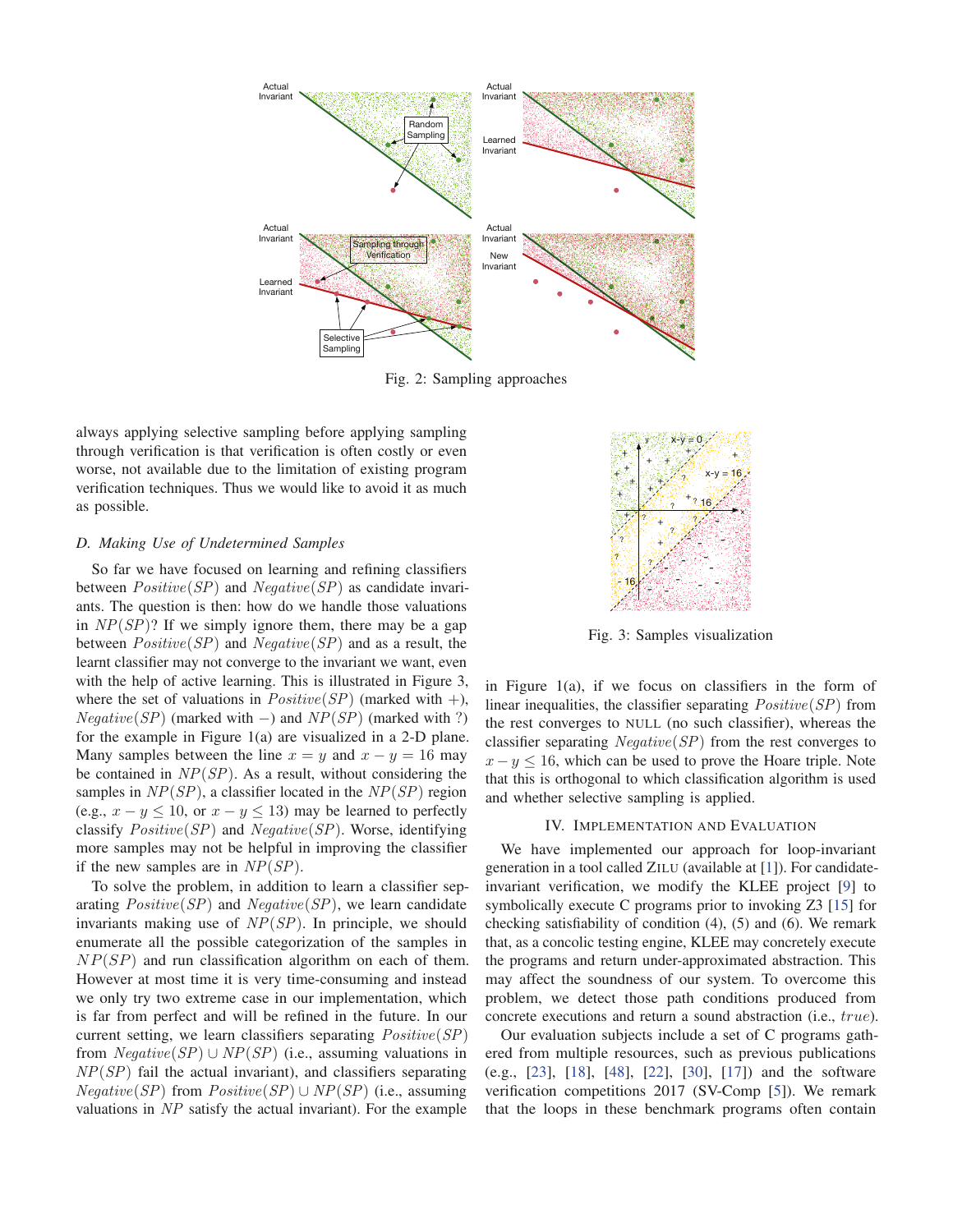non-deterministic choices, which are often used to model I/O environment (e.g., an external function call). As nondeterminism is beyond the scope of this work in general, we manually examine each program to check whether our assumption is satisfied or not, i.e., whether the non-determinism is relevant in satisfying the post-condition or not. Only those programs which do not satisfy our assumption are excluded from our experiments. For those which do satisfy our assumption, we replace those non-determinism with random free boolean variables. In total, out of the 323 benchmark programs we gathered, 59 programs are excluded as they do not satisfy their specification; 140 programs are excluded as they do not have non-trivial precondition or postcondition or the loop body contains unsupported constructs like 'break' or 'goto' statement; 59 are excluded as they contain unsupported operations such as array operation; 8 are excluded due to multiple loops; and 15 are excluded due to non-determinism. We also exclude programs which are trivial to prove and copies of the same program. Furthermore, we construct 11 programs (benchmarks[43-53] in the table) due to lack of programs requiring polynomial or disjunctive invariants in these benchmarks. All 53 programs are available at [\[1\]](#page-10-24).

The parameters in our experiments are set as follows. For random sampling, we generate 10 random values for every input variable of a program from their default ranges. During selective sampling, we generate 2 values for every input variable along the classification boundary. The ratio between random samples and selective samples is thus 5:1, which we consider to be reasonable as selective sampling is slightly more costly. When we invoke LibSVM for classification, the parameter  $C$ (which controls the trade-off between avoiding misclassifying training examples and enlarging decision boundary) and the inner iteration for *SVM* learning are set to their maximum value so that it generates only perfect classifiers. During candidate verification, integer-type variables in programs are encoded as integers in Z3 (not as bit vectors). Since we have different ways of setting the samples for classification, e.g., by setting the two sets of samples  $P$  and  $N$  differently as discussed in Section [III-D,](#page-6-1) and different classification algorithms (linear vs. polynomial or conjunctive vs. disjunctive), we simultaneously try all combinations and terminate as soon as either the Hoare triple is proved or disproved. For polynomial inequalities, the maximum degree is bounded by 4. In order to give priority to simpler invariants, we look for a polynomial classifier with degree  $d$  only if we cannot find any polynomial classifier with lower degree. All of the experiments are conducted using x64 Ubuntu 14.04.1 (kernel 3.19.0-59 generic) with 3.60 GHz Intel Core i7 and 32G DDR3. *Each experiment is executed five times since there is randomness in our approach and we report the median as the result.*

In order to evaluate our approach in learning loop-invariants, we investigate the following research questions:

RQ1 The first research question which we would like to answer is: *does selective sampling help to reduce the number of guessand-check iterations?* We compare ZILU with and without selective sampling. The results are summarized in Table [I.](#page-8-0) The

first column shows the number of the program; the second column shows the type of loop-invariant needed to prove the Hoare triple; and the next six columns show details on verifying the Hoare triple with and without selective sampling. We compare the total number of samples generated and the number of guess-and-check iterations. To reduce randomness, the same set of initial random samples are used in both settings. Each experiment has a time limit of 10 minutes. The winner of each measurement is highlighted boldly.

The results show that ZILU successfully verifies all programs with help of selective sampling, and fails to verify 9 programs without selective sampling. For these 9 programs, ZILU timeouts due to too many guess-and-check iterations. This clearly evidences the usefulness of selective sampling. Furthermore, in 36 cases, selective sampling helps to reduce the number of guess-and-check iterations. Though it rarely happens, due to the randomness in our approach, it may happen that the right invariant is learned by luck with fewer samples. This happens in 3 cases (i.e., 5%) where ZILU without selective sampling has fewer (by 1 or 2) iterations.

*We would like to highlight that for 10 programs,* ZILU *is able to learn the correct invariant within one guess-and-check iteration with selective sampling*. It is never the case without selective sampling. Furthermore, it happens when the invariant is a linear inequality. We remark that being able to learn the correct invariant without program verification is useful for handling complex programs. That is, even if we are unable to automatically verify the generated invariant due to the limitation of existing program verification techniques, ZILU's result is still useful in these cases as the generated invariant can be used to manually verify the program.

In addition, we observe that ZILU often takes more samples and guess-and-check iterations to learn conjunctive or disjunctive invariants. On average, ZILU takes 1.7, 3, 5.9 and 4.5 guess-and-check iterations to learn linear, polynomial, conjunctive and disjunctive loop-invariants. For conjunctive invariants, more iterations are needed because the algorithm adopted from [\[48\]](#page-10-15) for learning conjunctive classifiers often requires more samples before convergence. For disjunctive invariants, this is because we need sufficient samples in each partition in order to learn the right invariant.

RQ2 The second research question which we would like to answer is: *does selective sampling incur significant overhead?* This is a valid question as selective sampling requires solving equation systems. In Table [I,](#page-8-0) we show the total execution time of both ZILU with and without selective sampling. It can be observed that the overhead of selective sampling is reasonable. All programs are verified with 2 minutes. A close look reveals that most of the time is spent on classification and selective sampling. For 29 programs, the overall time is reduced with selective sampling, due to a reduced number of guess-and-check iterations. ZILU often takes more time to learn conjunctive, polynomial or disjunctive invariants. This is because in such a case, *SVM* classification is invoked many times in one guess-and-check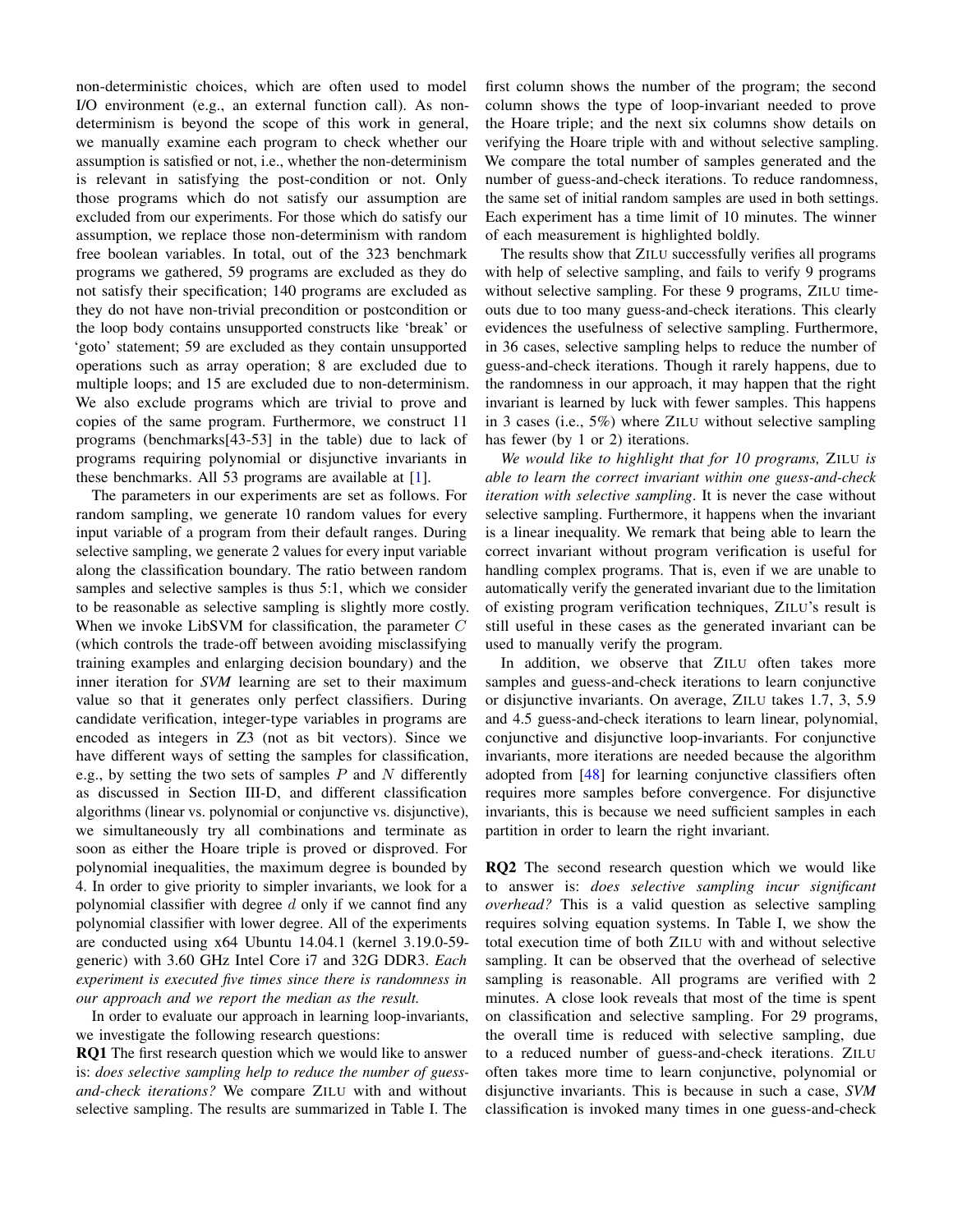TABLE I: Experiment results

<span id="page-8-0"></span>

|             |             | ZILU w/ Selective Sampling |                         |               |         |                         | ZILU w/o Selective Sampling |           |                            |              |              |
|-------------|-------------|----------------------------|-------------------------|---------------|---------|-------------------------|-----------------------------|-----------|----------------------------|--------------|--------------|
| benchmark   | type        | #sample                    | titer                   | time(s)       | #sample | titer                   | time(s)                     | Interproc | CPAChecker                 | <b>BLAST</b> | InvGen       |
| benchmark01 | conjunctive | 136                        | 9                       | 8.34          | 63      | 13                      | 12.79                       | ✓         | 3.19                       | ✓            | ✓            |
| benchmark02 | linear      | 29                         | $\mathbf{1}$            | 3.06          | 12      | $\boldsymbol{2}$        | 2.68                        | ✓         | 3.73                       | ✓            | ✓            |
| benchmark03 | linear      | 62                         | $\boldsymbol{2}$        | 2.88          | 22      | $\boldsymbol{2}$        | 2.88                        | ✓         | 3.57                       | ✓            | ✓            |
| benchmark04 | conjunctive | 197                        | 5                       | 8.71          | 35      | 5                       | 3.93                        | ✓         | 3.26                       | ✓            | ✓            |
| benchmark05 | conjunctive | 444                        | 12                      | 10.83         | 42      | 12                      | 6.66                        | Х         | 3.51                       | ✓            | ✓            |
| benchmark06 | conjunctive | 166                        | 4                       | 4.48          | 34      | 4                       | 3.53                        | ✓         | 3.55                       | ✓            | ✓            |
| benchmark07 | linear      | 110                        | $\overline{\mathbf{c}}$ | 3.85          | to      | to                      | to                          | X         | Х                          | Х            | Х            |
| benchmark08 | linear      | 117                        | 3                       | 3.96          | 33      | 3                       | 3.28                        | X         | Х                          | to           | ✓            |
| benchmark09 | conjunctive | 145                        | 5                       | 4.06          | 25      | 5                       | 4.08                        | ✓         | 3.20                       | ✓            | ✓            |
| benchmark10 | conjunctive | 213                        | 25                      | 37.06         | to      | to                      | to                          | Х         | 3.26                       | ✓            | ✓            |
| benchmark11 | linear      | 81                         | $\mathbf{1}$            | 5.6           | 22      | $\mathfrak{2}$          | 55.95                       | ✓         | 3.32                       | ✓            | ✓            |
| benchmark12 | linear      | 262                        | 4                       | 7.55          | 74      | 44                      | 16.22                       | ✓         | 3.16                       | ✓            | ✓            |
| benchmark13 | conjunctive | 240                        | 6                       | 15.2          | 36      | 6                       | 4.54                        | ✓         | 3.18                       | ✓            | ✓            |
| benchmark14 | linear      | 31                         | 1                       | 2.78          | 12      | $\mathfrak{2}$          | 2.95                        | ✓         | 3.40                       | ✓            | ✓            |
| benchmark15 | conjunctive | 331                        | 8                       | 77.21         | to      | to                      | to                          | ✓         | 3.76                       | ✓            | ✓            |
| benchmark16 | conjunctive | 87                         | 3                       | 3.96          | 23      | 3                       | 3.63                        | ✓         | 3.42                       | ✓            | ✓            |
| benchmark17 | conjunctive | 154                        | 4                       | 4.2           | 34      | 4                       | 3.5                         | ✓         | 3.63                       | ✓            | ✓            |
| benchmark18 | conjunctive | 406                        | 10                      | 65.65         | 39      | 9                       | 21.31                       | ✓         | 3.67                       | ✓            | ✓            |
|             |             | 345                        | 9                       |               | 40      | 10                      | 8.09                        | ✓         |                            | ✓            | ✓            |
| benchmark19 | conjunctive | 148                        | 4                       | 10.34<br>4.79 | 34      | 4                       | 8.44                        |           | 3.68                       | ✓            | ✓            |
| benchmark20 | conjunctive | 72                         | 3                       |               |         |                         |                             | Х         | $\pmb{\mathsf{x}}$<br>3.39 |              | X            |
| benchmark21 | disjunctive |                            |                         | 91.92         | to      | to                      | to                          | Х         |                            | ✓            |              |
| benchmark22 | conjunctive | 158                        | 6                       | 34.46         | 93      | 13                      | 44.78                       | X         | 3.71                       | Х            | X            |
| benchmark23 | conjunctive | 170                        | 6                       | 18.83         | to      | to                      | to                          | ✓         | 47.82                      | to           | ✓            |
| benchmark24 | conjunctive | 357                        | 9                       | 55.42         | 38      | 8                       | 26.97                       | X         | 3.64                       | ✓            | ✓            |
| benchmark25 | linear      | 31                         | $\mathbf{1}$            | 4.3           | 12      | $\overline{c}$          | 4.31                        | ✓         | 3.05                       | ✓            | ✓            |
| benchmark26 | linear      | 57                         | $\mathbf{1}$            | 83.57         | 22      | $\boldsymbol{2}$        | 60.2                        | ✓         | 3.63                       | ✓            | ✓            |
| benchmark27 | linear      | 104                        | $\overline{\mathbf{c}}$ | 28.34         | 33      | 3                       | 3.32                        | ✓         | 3.39                       | ✓            | ✓            |
| benchmark28 | linear      | 66                         | $\overline{2}$          | 5.32          | 22      | $\overline{2}$          | 5.07                        | X         | $\pmb{\mathsf{x}}$         | Х            | Х            |
| benchmark29 | linear      | 36                         | $\mathbf{1}$            | 4.69          | 24      | 4                       | 6.31                        | ✓         | 3.09                       | ✓            | ✓            |
| benchmark30 | conjunctive | 83                         | 3                       | 6.27          | 24      | $\overline{4}$          | 5.76                        | ✓         | 3.40                       | ✓            | ✓            |
| benchmark31 | disjunctive | 30                         | $\overline{2}$          | 28.06         | 40      | $\overline{4}$          | 72.18                       | X         | 3.61                       | ✓            | X            |
| benchmark32 | linear      | 33                         | $\mathbf{1}$            | 11.6          | 12      | $\overline{c}$          | 15.68                       | ✓         | 3.41                       | ✓            | ✓            |
| benchmark33 | linear      | 37                         | $\mathbf{1}$            | 9.94          | 12      | $\overline{c}$          | 13.46                       | ✓         | 3.45                       | ✓            | ✓            |
| benchmark34 | conjunctive | 345                        | 9                       | 75.36         | 37      | 7                       | 27.43                       | ✓         | 4.04                       | ✓            | ✓            |
| benchmark35 | linear      | 39                         | $\mathbf{1}$            | 10.45         | 12      | $\mathbf{2}$            | 13.14                       | ✓         | 3.61                       | ✓            | ✓            |
| benchmark36 | conjunctive | 83                         | 3                       | 6.64          | 23      | 3                       | 6.2                         | ✓         | 3.28                       | ✓            | ✓            |
| benchmark37 | conjunctive | 104                        | 4                       | 7.84          | 24      | 4                       | 19.87                       | ✓         | 3.40                       | ✓            | $\checkmark$ |
| benchmark38 | conjunctive | 108                        | 4                       | 26.06         | 24      | $\overline{\mathbf{4}}$ | 25.72                       | ✓         | 3.51                       | ✓            | ✓            |
| benchmark39 | conjunctive | 112                        | 4                       | 19.89         | 24      | 4                       | 18.83                       | Х         | 3.65                       | ✓            | ✓            |
| benchmark30 | polynomial  | 180                        | 4                       | 34.05         | 25      | 5                       | 38.76                       | X         | $\pmb{\mathsf{x}}$         | Х            | Х            |
| benchmark41 | conjunctive | 263                        | 5                       | 17.1          | 68      | $\tau$                  | 14.15                       | ✓         | 3.70                       | ✓            | ✓            |
| benchmark42 | conjunctive | 334                        | 6                       | 54.38         | to      | to                      | to                          | ✓         | 3.33                       | ✓            | ✓            |
| benchmark43 | conjunctive | 214                        | $\overline{2}$          | 45.04         | to      | to                      | to                          | X         | 3.42                       | ✓            | ✓            |
| benchmark44 | disjunctive | 40                         | $\overline{\mathbf{4}}$ | 24.71         | 24      | 4                       | 16.5                        | ✓         | 3.34                       | ✓            | ✓            |
| benchmark45 | disjunctive | 51                         | 3                       | 5.23          | 56      | 16                      | 7.19                        | Х         | 3.31                       | ✓            | X            |
| benchmark46 | disjunctive | 194                        | 9                       | 23.17         | 122     | 32                      | 19.91                       | X         | 3.41                       | ✓            | X            |
| benchmark47 | linear      | 61                         | $\mathbf{1}$            | 63.55         | to      | to                      | to                          | ✓         | 3.61                       | ✓            | ✓            |
| benchmark48 | linear      | 297                        | 3                       | 25.93         | 34      | 4                       | 17.03                       | ✓         | 3.77                       | ✓            | ✓            |
| benchmark49 | linear      | 80                         | 2                       | 37.52         | 34      | 4                       | 16.77                       | ✓         | 3.36                       | ✓            | ✓            |
| benchmark50 | linear      | 90                         | $\boldsymbol{2}$        | 13.63         | 22      | $\boldsymbol{2}$        | 14.83                       | ✓         | 3.51                       | ✓            | ✓            |
| benchmark51 | polynomial  | 48                         | $\overline{2}$          | 12.2          | 42      | 4                       | 22                          | Х         | 3.25                       | ✓            | ✓            |
| benchmark52 | polynomial  | 180                        | $\overline{\mathbf{4}}$ | 69.99         | to      | to                      | to                          | Х         | Х                          | Х            | Х            |
| benchmark53 | polynomial  | 176                        | 3                       | 61.71         | 105     | 5                       | 63                          | X         | X                          | X            | Х            |

iteration. Comparing the number of samples generated for each program, it can be observed that ZILU with selective sampling often generates more samples. This is expected as we generate multiple samples for each call of selectiveSampling, whereas only one sample is generated during the verification phase. This is because sampling through verification has, in general, a high cost and we aim to avoid it as much as possible.

RQ3 The third research question is: does ZILU outperform existing state-of-the-art program verification tools on verifying these programs? Ideally, we would like to compare with those tools reported in [\[48\]](#page-10-15), [\[47\]](#page-10-16), [\[46\]](#page-10-17), [\[44\]](#page-10-18), [\[19\]](#page-10-19), [\[18\]](#page-10-20). Unfortunately, those tools are not maintained. We instead compare ZILU with four state-of-the-art tools on loop-invariant generation and program verification. In particular, Interproc [\[30\]](#page-10-25) is a program verifier which generates invariants based on abstract interpretation. In the experiments, it is set to use its most expressive abstract domain, i.e., the reduced product of polyhedra and linear congruences abstraction. CPAChecker [\[7\]](#page-10-26) is a state-ofthe-art program verifier. The CPAChecker which we use in this work is the version used for SV-COMP 2017 [\[5\]](#page-10-29). Note that CPAChecker supports a variety of verification methods and it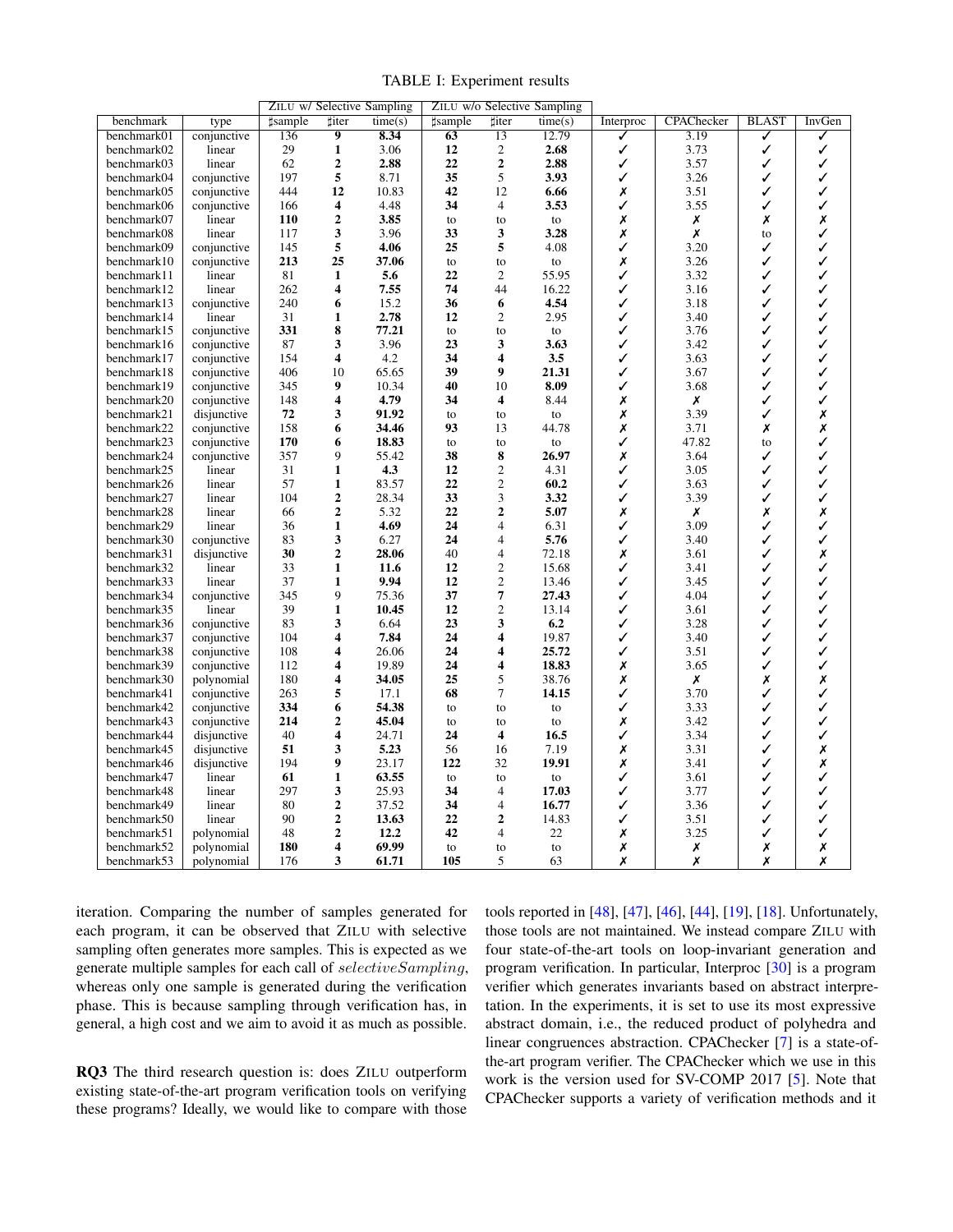is configured in the exact same way as in SV-COMP  $2017<sup>3</sup>$  $2017<sup>3</sup>$  $2017<sup>3</sup>$ . BLAST is a software model checker based on counterexampleguided abstraction refinement [\[6\]](#page-10-28). Lastly, InvGen [\[25\]](#page-10-11) is a tool which aims to generate linear arithmetic invariants, using a combination of static and dynamic analysis techniques.

The results are shown in the last 4 columns of Table [I](#page-8-0) where  $\checkmark$  means that the Hoare triple is verified and  $\checkmark$  means either it outputs no conclusive results or false positives. We remark that because the tools use approaches which are different from each other, the comparison should be taken with a grain of salt. Interproc and InvGen are very efficient in handling the programs, i.e., within 1 second for each program, and thus we skip the verification time. BLAST is similarly efficient except that it timeouts in two cases. We show the timed taken by CPAChecker in case it successfully verifies the program.

We have the following observation based on the experiment results. First, for all 53 programs, ZILU is able to find a loop-invariant which proves the Hoare triple. In comparison, Interproc failed in 18 cases; CPAChecker failed in 7 cases; BLAST failed in 8 cases; and InvGen failed in 10 cases. We note that this comparison might be not fair, as we have not compared other tools on the excluded programs. More precisely, for the programs that are compatible with input restrictions of ZILU, ZILU works best compared with other tools. Secondly, existing tools often complement each other. For instance, BLAST successfully proves all programs which require disjunctive loop-invariant, whereas it failed in several cases where a polynomial loop-invariant is required. In contrast, programs which require disjunctive loop-invariants are often challenging for other tools (except ZILU). Moreover, due to the dynamic nature, ZILU often requires more time. Nonetheless, we consider that ZILU is relatively efficient. For all 53 programs, ZILU finishes the proof within 92 seconds.

## V. RELATED WORK

<span id="page-9-0"></span>The closest related work are those guess-and-check approaches on invariant generation. In [\[48\]](#page-10-15), the authors proposed to generate samples through constraint solving and learn loopinvariants based on *SVM* classification. In comparison, ZILU learns more expressive invariants in the form of polynomial inequalities or their disjunctions and conjunctions. More importantly, we apply active learning with selective sampling so as to overcome the limitation of too few samples or too many guess-and-check iterations. In [\[47\]](#page-10-16), the authors proposed to apply PAC learning techniques for invariant generation. It has been demonstrated that their approach may learn invariants in the form of arbitrary boolean combinations of a given set of propositions (under certain assumptions). In [\[46\]](#page-10-17), the authors developed a guess-and-check algorithm to generate invariants in the form of the algebraic equation. It learns invariants of polynomial form by operating the null space operation on matrix. In [\[44\]](#page-10-18), the authors proposed a framework for generating invariants based on randomized search. In particular, their approach has two phases. In the search phase, it uses

randomized search to discover candidate invariants and uses a checker to either prove or refute the candidate in the validate phase. In [\[18\]](#page-10-20), Pranav Garg *et. al* proposed to synthesize invariants by learning from implications along with positive and negative samples. They further extend their approach by modifying existing decision tree classification algorithm with heuristics adopted from [\[20\]](#page-10-48). In this way, they could cope with implication better and, as a result, handle invariants of combination of conjunctions and disjunctions in theory. One limitation of their work is that the terms in the decision tree (e.g., the propositions) must be pre-defined.

Compared with the above-mentioned work, ZILU improves loop-invariant generation through active learning with selective sampling, so as to avoid applying the invariant checker as much as possible. To the best of our knowledge, ZILU is the first to combine selective sampling with invariant inference. In particular, in the guessing phase, we additionally adopt a learnand-refine iteration which improves the invariant candidates through classification and selective sampling. In comparison, other guess-and-check approaches solely rely on the checkers to improve invariant candidates. Furthermore, we show ZILU can be extended easily to learn disjunctive loop-invariants through data partitioning and classification.

Lastly, our approach can be extended to learn other forms of classifiers classification algorithms. For instance, in principle, any arbitrary mathematical classifiers can be learnt using methods like *SVM* with kernel methods [\[29\]](#page-10-37), but interpreting the output models is challenging. Nonetheless, we focus on invariants in the form of polynomial inequalities or conjunctions/disjunctions of polynomial inequalities in our evaluation. The experiment results show that our approach effectively learns loop-invariant for proving a set of benchmark programs and complements the existing approaches.

Besides the guess-and-check approaches, some alternative approaches have been proposed for invariant generation. Examples include those based on abstraction interpretation [\[13\]](#page-10-2), [\[36\]](#page-10-3), [\[31\]](#page-10-4), those based on counterexample-guided abstraction refinement [\[28\]](#page-10-5), [\[3\]](#page-10-6), [\[11\]](#page-10-7) or interpolation [\[27\]](#page-10-8), [\[34\]](#page-10-9), [\[35\]](#page-10-10), [\[33\]](#page-10-49), and those based on constraint solving and logical inference [\[25\]](#page-10-11), [\[12\]](#page-10-12), [\[24\]](#page-10-13), [\[17\]](#page-10-14). These approaches depend on constraint solving and thus suffer from scalability. For instance, the work in [\[36\]](#page-10-3), [\[31\]](#page-10-4), [\[25\]](#page-10-11) is restricted to generate invariants in abstract domains for which constraint solving is manageable.

## VI. CONCLUSION

<span id="page-9-1"></span>In this work, we propose a systematic approach to learn loopinvariants based a combination of selective sampling and guessand-check. As for future work, we would explore methods for learning more expressive loop-invariants as well as methods for discovering new features for our classification.

## VII. ACKNOWLEDGEMENTS

We greatly appreciate the anonymous reviewers for their insightful feedback on the early draft of this paper. This research is supported by MOE research grant "T2MOE1704".

<span id="page-9-2"></span><sup>&</sup>lt;sup>3</sup>We thank the help from a researcher in the SV-COMP evaluation team.